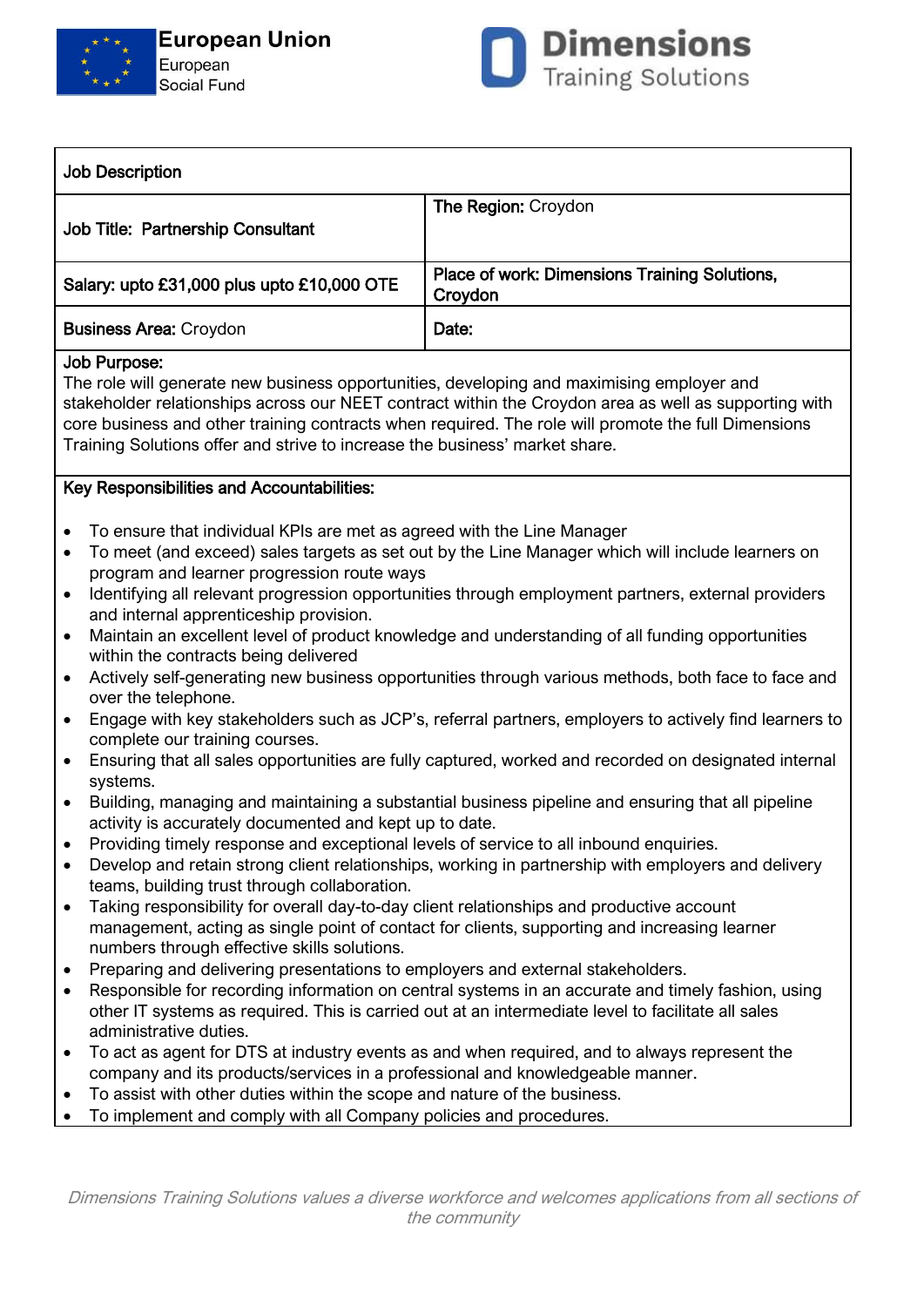



| <b>Person Specification</b> |
|-----------------------------|
|                             |

| Assessment<br>Criteria            | <b>Essential</b>                                                                                                                                                                                                                                                                                                                                                                                                                                                                                                                                                                                                                                                                                                                                                                                                                                                                                                                                                                                                                                                                                                                           | <b>Desirable</b>                                                                                                                                                                                          |
|-----------------------------------|--------------------------------------------------------------------------------------------------------------------------------------------------------------------------------------------------------------------------------------------------------------------------------------------------------------------------------------------------------------------------------------------------------------------------------------------------------------------------------------------------------------------------------------------------------------------------------------------------------------------------------------------------------------------------------------------------------------------------------------------------------------------------------------------------------------------------------------------------------------------------------------------------------------------------------------------------------------------------------------------------------------------------------------------------------------------------------------------------------------------------------------------|-----------------------------------------------------------------------------------------------------------------------------------------------------------------------------------------------------------|
| Knowledge &<br><b>Experience:</b> | Existing experience from a recent and relevant sales role,<br>$\bullet$<br>perhaps recruitment or other business to business<br>environment<br>A proven and impressive new business development<br>$\bullet$<br>track record and evidence / commitment to all necessary<br>cold calling activity<br>Experience of using the telephone as a sales tool, ideally<br>٠<br>from a telesales role<br>Experience of developing and managing a sales / new<br>$\bullet$<br>business pipeline                                                                                                                                                                                                                                                                                                                                                                                                                                                                                                                                                                                                                                                      | • Sector industry<br>knowledge would<br>be desirable                                                                                                                                                      |
| <b>Qualifications</b>             | The proven ability to use a range of IT systems and<br>$\bullet$<br>technologies                                                                                                                                                                                                                                                                                                                                                                                                                                                                                                                                                                                                                                                                                                                                                                                                                                                                                                                                                                                                                                                           | • A graduate or<br>equivalent level<br>education would<br>be preferable<br>• Appropriate<br>professional<br>membership or<br>qualifications<br>e.g., Institute of<br>Sales and<br>Marketing<br>Management |
| <b>Personal Skills</b>            | • Proven listening, negotiating and influencing skills<br>• Numerate and literate with excellent communication skills<br>Able to deliver clear and concise ideas to internal and<br>external stakeholders and produce top quality written<br>proposals and presentations<br>• Proactive and highly organised, with strong time<br>management and planning skills, meticulous attention to<br>detail and a proven ability to multitask<br>• Able to meet tight deadlines, remain calm under pressure,<br>and be resilient<br>• Ability to carry out responsibilities with minimal supervision<br>and thrive both on own initiative and as part of a team<br>• Committed and self-motivated as the role holder is required<br>to work remotely from home<br>• Quick thinking and adaptable<br>• High sense of personal responsibility<br>• Reliable, flexible and cooperative<br>• Credible, articulate, confident and tenacious, with the<br>gravitas and credibility to build relationships at all business<br>levels<br>• Personable and approachable, with enthusiastic and<br>motivational nature and an overall passion for excellence |                                                                                                                                                                                                           |